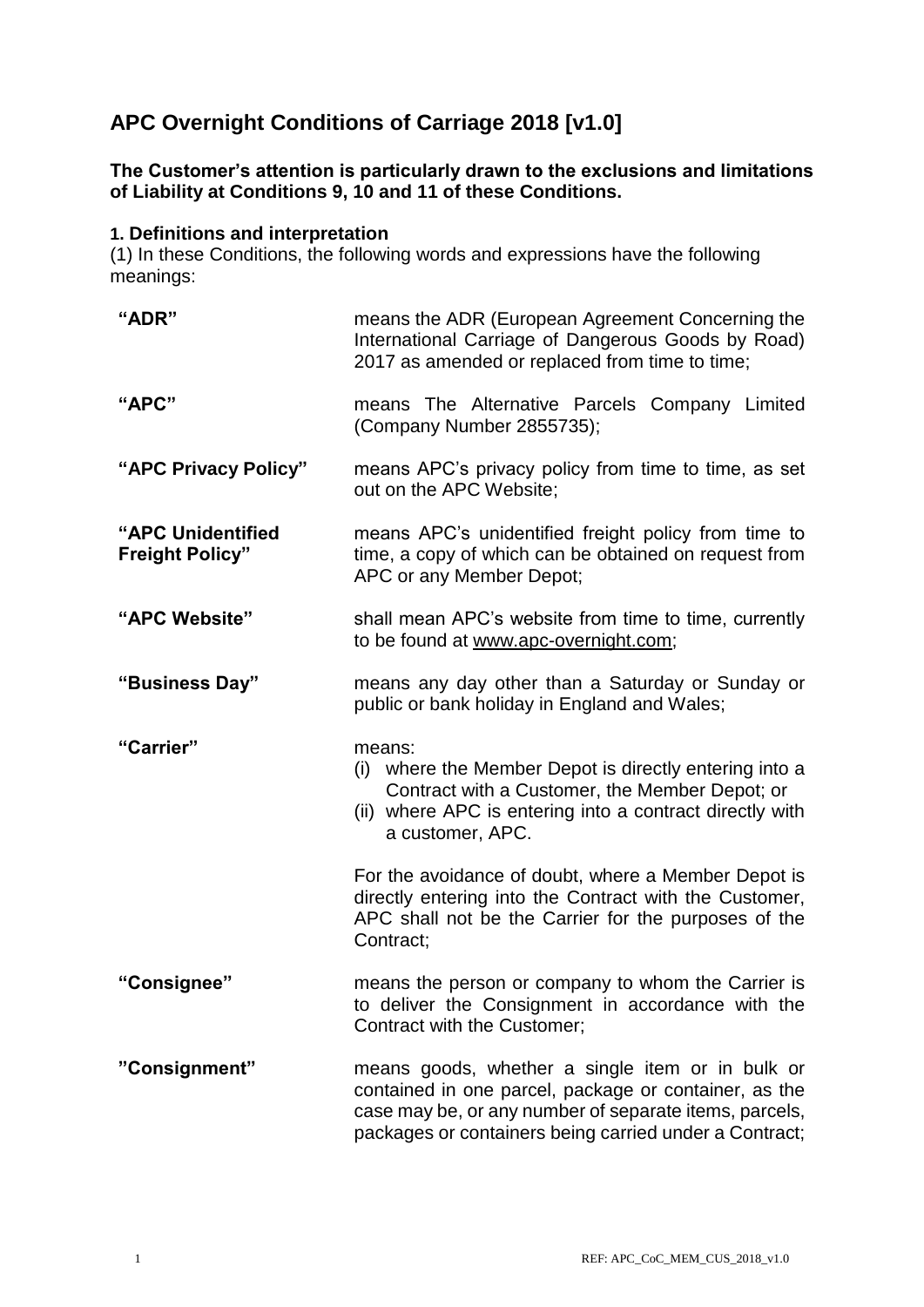| "Contract"        | means the contract of carriage between the Customer<br>and the Carrier which incorporates these Conditions<br>and any reference to the Contract shall mean the<br><b>Contract and these Conditions;</b>                                                                                                                                                                                                                                                                                                                                                                                                                                                                                                                                                                                                                                                                                                                                                                                                                                                                                                                                                                                                                                                                                                                                                                                                                                                                                                                                                                                                                                                                                                                                                                             |  |
|-------------------|-------------------------------------------------------------------------------------------------------------------------------------------------------------------------------------------------------------------------------------------------------------------------------------------------------------------------------------------------------------------------------------------------------------------------------------------------------------------------------------------------------------------------------------------------------------------------------------------------------------------------------------------------------------------------------------------------------------------------------------------------------------------------------------------------------------------------------------------------------------------------------------------------------------------------------------------------------------------------------------------------------------------------------------------------------------------------------------------------------------------------------------------------------------------------------------------------------------------------------------------------------------------------------------------------------------------------------------------------------------------------------------------------------------------------------------------------------------------------------------------------------------------------------------------------------------------------------------------------------------------------------------------------------------------------------------------------------------------------------------------------------------------------------------|--|
| "Customer"        | means the person or company who contracts for the<br>services of the Carrier including any other carrier who<br>gives a Consignment to the Carrier for carriage;                                                                                                                                                                                                                                                                                                                                                                                                                                                                                                                                                                                                                                                                                                                                                                                                                                                                                                                                                                                                                                                                                                                                                                                                                                                                                                                                                                                                                                                                                                                                                                                                                    |  |
| "Dangerous Goods" | means goods of the type listed as dangerous goods in<br>the ADR:                                                                                                                                                                                                                                                                                                                                                                                                                                                                                                                                                                                                                                                                                                                                                                                                                                                                                                                                                                                                                                                                                                                                                                                                                                                                                                                                                                                                                                                                                                                                                                                                                                                                                                                    |  |
| "EPOD"            | means a device which provides for electronic proof of<br>delivery in accordance with Condition 5(2);                                                                                                                                                                                                                                                                                                                                                                                                                                                                                                                                                                                                                                                                                                                                                                                                                                                                                                                                                                                                                                                                                                                                                                                                                                                                                                                                                                                                                                                                                                                                                                                                                                                                                |  |
| "Excluded Items"  | means any Dangerous Goods and any substances,<br>goods or items listed on the APC Website from time to<br>time, as being prohibited from inclusion on any<br>Consignments by the Customer;                                                                                                                                                                                                                                                                                                                                                                                                                                                                                                                                                                                                                                                                                                                                                                                                                                                                                                                                                                                                                                                                                                                                                                                                                                                                                                                                                                                                                                                                                                                                                                                          |  |
| "Insolvent"       | means the Customer: (A) gives notice under section 84<br>Insolvency Act 1986 of, or proposes or passes a<br>resolution for, its winding up (save for the purpose of a<br>solvent reconstruction or amalgamation); (B) has a<br>winding up petition presented against it; (C) has a<br>winding-up order made or a notice of striking off filed in<br>respect of it; (D) (i) has an administration order or an<br>application for an administration order made in respect<br>of it, (ii) has a notice of appointment of an administrator<br>or a notice of intention to appoint an administrator filed<br>in respect of it at any court; (E) proposes, makes or is<br>subject to (i) a company voluntary arrangement, (ii) a<br>composition with its creditors generally, (iii) an<br>application to a court of competent jurisdiction for<br>protection from its creditors generally, or (iv) a scheme<br>of arrangement under Part 26 Companies Act 2006<br>(save for the purpose of a solvent reconstruction or<br>amalgamation); (F) has a receiver or a provisional<br>liquidator appointed over any of its assets, undertaking<br>or income; (G) ceases to trade or appears, in the<br>reasonable opinion of the Carrier, to be likely to cease<br>to trade; (H)(i) is unable to pay its debts as they fall<br>due, or (ii) the value of its assets are less than its<br>liabilities, including its contingent and prospective<br>liabilities; or (I) as a sole trader or partner in a<br>partnership (i) proposes, makes or is subject to an<br>individual voluntary arrangement or composition with<br>creditors (ii) applies for bankruptcy, is subject to a<br>bankruptcy petition, or has a bankruptcy order made<br>against them (iii), or (J) is the subject of anything |  |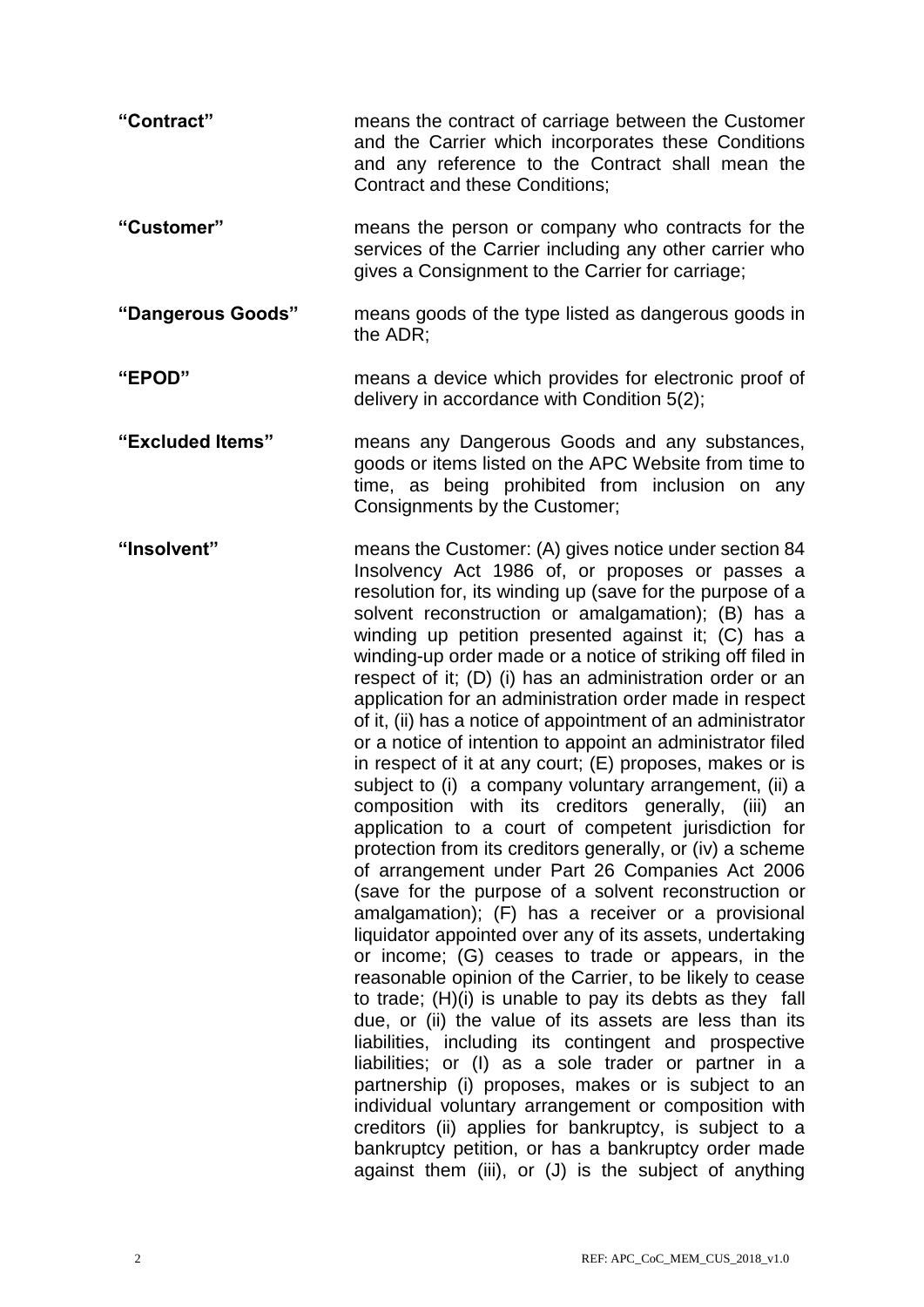analogous to the foregoing under the laws of any applicable jurisdiction;

- **"In writing"** includes, unless otherwise agreed by the parties in writing, the transmission of information by electronic, optical or similar means of communication, including, but not limited to, facsimile, electronic mail or electronic data interchange, provided the information is readily accessible so as to be usable for subsequent reference;
- **"Labelling Guidelines"** means APC's labelling guidelines, in force from time to time, a copy of which can be obtained from the APC Website, and/or upon request from APC or any Member Depot;
- **"Liability"** means liability arising out of or in connection with the Contract, whether in contract, tort, misrepresentation, restitution, under statute or otherwise, arising from a breach of, or a failure to perform or defect or delay in performance of, any of a party's obligations under the Contract, in each case howsoever caused, including if caused by negligence;
- **"Manifest System"** means the Carrier's own system for the tracking and management of Consignments from time to time;
- **"Member Depot"** means a depot which is part of the APC network and is signed up to the APC Trading Agreement as amended from time to time;
- **"Member Depot Privacy Policy"** means the privacy policy of any of the Member Depots, from time to time:
- **"Packaging Guidelines"** means APC's packaging guidelines, in force from time to time, a copy of which can be obtained from the APC Website and/or provided upon request from APC or any Member Depot;
- **"Specified Items"** means items stated to be specified items on the APC Website from time to time, currently including, without limitation, living creatures, perishables and other goods liable to spoil, bullion, money, cheques, money orders, securities, tickets, vouchers, stamps, precious metals or precious stones, jewellery, works of art, antiques, memorabilia, watches, wines and spirits, furs, tobacco, glass, ceramics, pottery, porcelain, china, perspex, acrylics, fibre glass, television sets that are "noncompatible freight", plasma screens; vehicle parts that are not boxed, bicycles that are not boxed, gearboxes, or any other mechanical part containing oil or invasive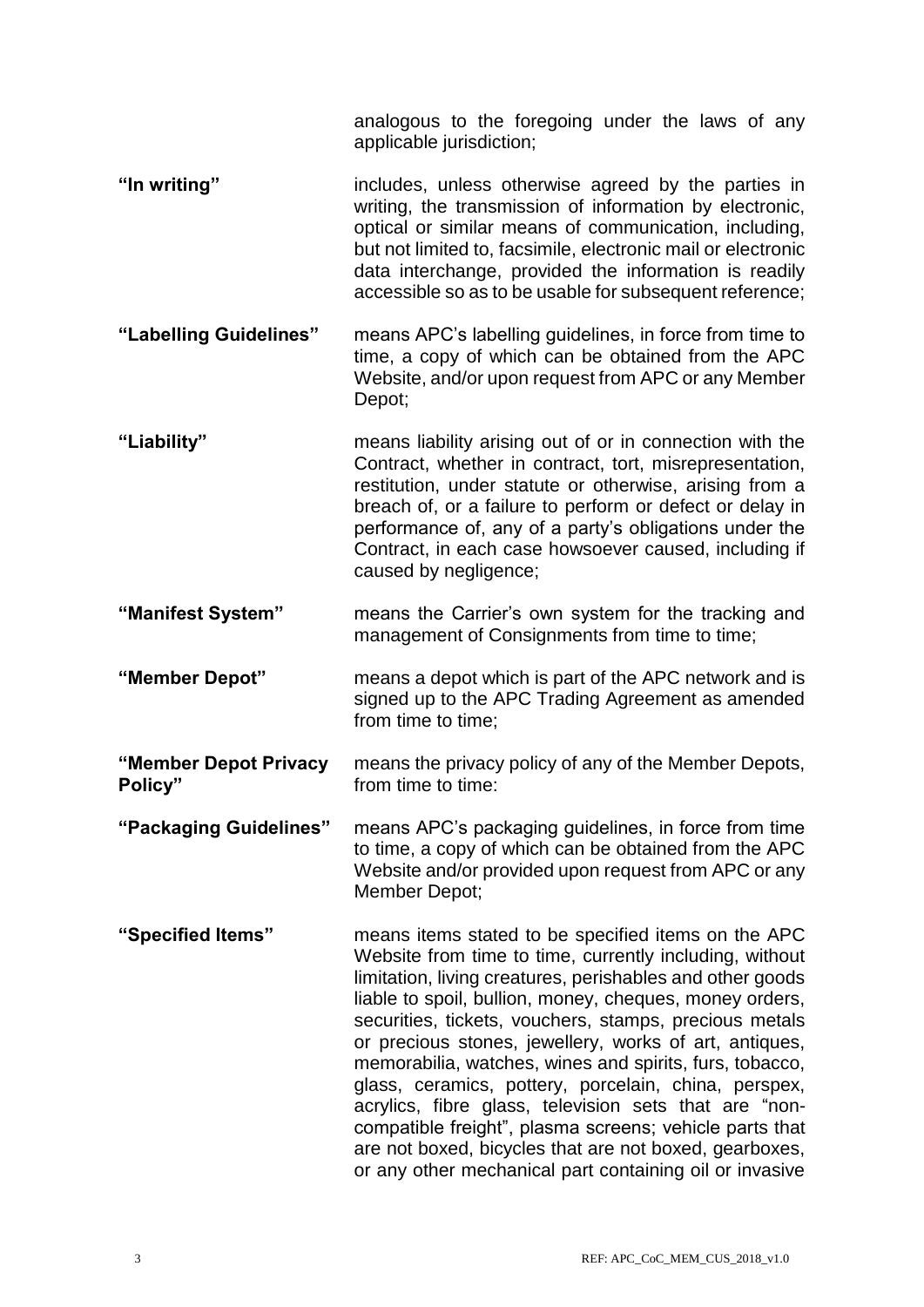liquid, furniture unless in flat pack form, mattresses in plastic covers comprising the Consignment;

- **"Sub-Contractor"** means a carrier employed by the Carrier, and/or employed by such carrier's sub-contractor;
- **"Transit"** means the period of time when the Consignment is in the Carrier's possession or control, which shall commence and end in accordance with the provisions of Condition 6.

(2) References to any statute, statutory provision or convention will include any subordinate or implementing legislation made under or in relation to it, and will be construed as references to such statute, statutory provision, convention and/or subordinate or implementing legislation as modified, amended, extended, consolidated, re-enacted and/or replaced and in force from time to time.

#### **2. The Contract with the Customer**

(1) These Conditions set out the rights and obligations on the Carrier and the Customer when the parties enter into a Contract for the carriage of goods. The Carrier accepts goods for carriage only upon the understanding that the Carrier is not a common carrier and only upon the terms and conditions set forth in these Conditions. These Conditions will apply to all Contracts to the exclusion of all other terms and conditions, including any terms and conditions which may otherwise be implied by trade, custom, practice or course of dealing.

(2) The Carrier may use the services of a Sub-Contractor and any such Sub-Contractor may use the services of a Sub-Contractor for the purpose of fulfilling the Contract in whole or in part.

(3) The Carrier contracts for itself and as agent of and trustee for its employees and agents and all Sub-Contractors referred to in Condition 2(2) above and such other carriers' employees and agents.

(4) APC and the Sub-Contractors referred to in Condition 2(3) above shall have the benefit of the Contract, shall be entitled to enforce the Contract in accordance with Condition 15(5)(a) and collectively and together with the Carrier shall be under no greater Liability to the Customer or any other party than is the Carrier.

#### **3. Consignments**

(1) The Customer warrants and represents that:

(a) the Customer is either the owner of the Consignment or is authorised by such owner to accept these Conditions on such owner's behalf; and

(b) the Customer has all rights, licences and title to submit the Consignment for carriage under the Contract.

(2) The Customer shall:

(a) subject to clause 3(3) below, not include, and the Carrier shall not be obliged to accept for carriage, any Dangerous Goods or Specified Items, in any Consignment under the Contract. The Customer may include Specified Items in the Consignment,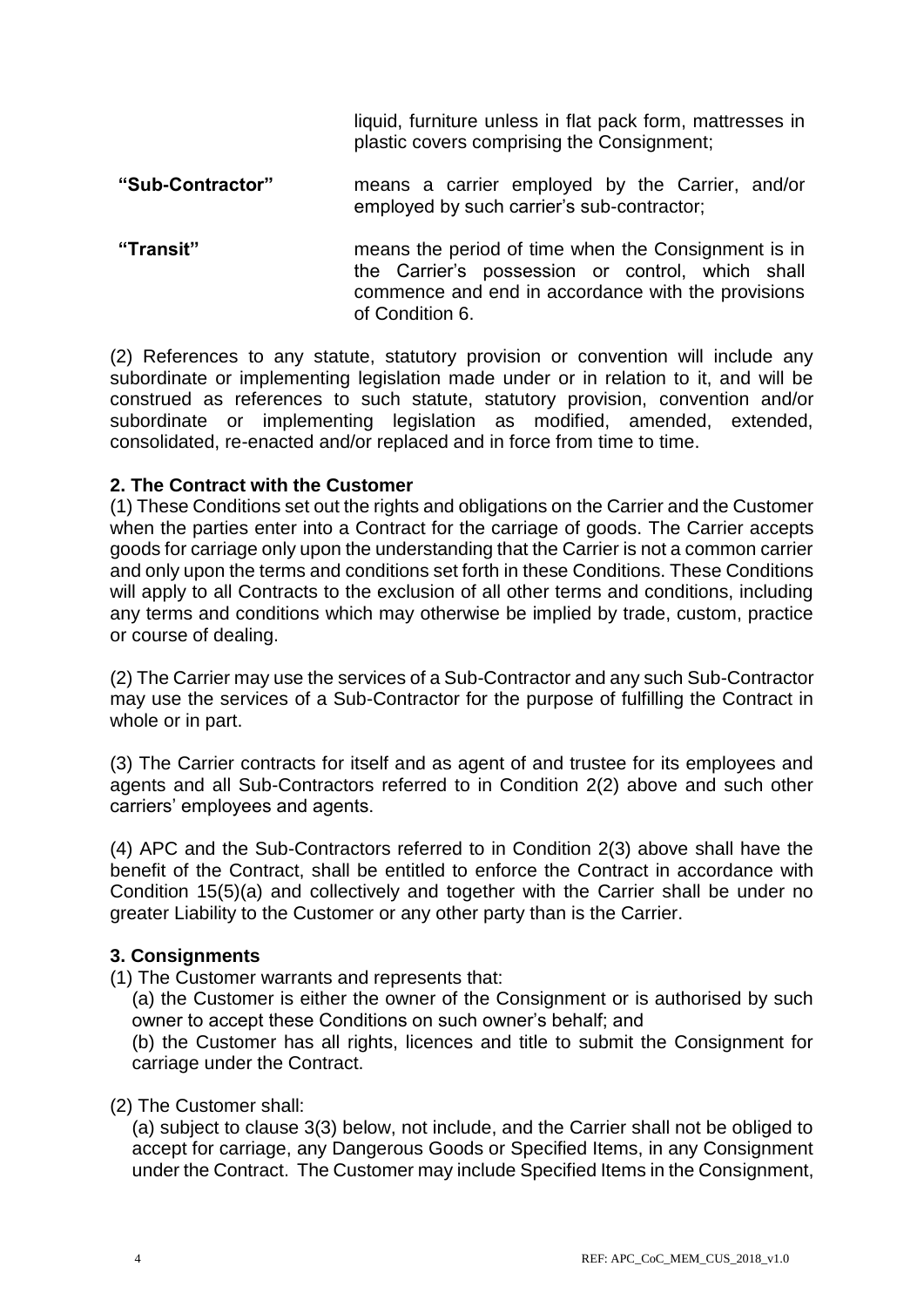but on the understanding that Specified items travel at the Customer's risk, and Condition 9(2) will apply; and

(b) not include any Excluded Items in any Consignment; and

(c) make arrangements to collect from the Carrier, Consignments containing Excluded items, that have been held by the Carrier. If after a period of 7 Business Days following notification that the Consignment is being held by the Carrier, the Consignment has not been collected, the Carrier will either dispose of the Consignment or return the Consignment to the Customer, and all associated costs of such disposal and/or return will be immediately payable by the Customer. If the Customer refuses to accept such returned Consignment, the Carrier will dispose of the Consignment, and all associated costs of such disposal will be immediately payable by the Customer.

(3) Dangerous Goods may be accepted for carriage by the Carrier at its sole discretion, but in any event the Carrier will not include such Dangerous Goods, unless:

(a) the amount carried is under the limited quantity ("**LQ**") provisions of chapter 3.4 of the ADR; and

(b) carriage of the Consignment is to be made within the UK mainland.

(4) The Customer shall refer to the APC Website for, and shall comply with, all restrictions relating to Consignments, including, but not limited to details of all consignment parameters, including, but not limited to, the permitted size and weight of Consignments.

(5) Any delivery times and dates provided by the Carrier shall be according to that Carrier's rate tariff and shall be estimates only. The Carrier shall use reasonable endeavours to deliver Consignments within any estimated timescales provided by the Carrier to the Customer, but time for delivery of the Consignment will not be of the essence of the Contract.

(6)(a) The Customer must refer to the Packaging Guidelines to ensure that the Consignment is:

(i) sufficiently packaged to limit the movement of the contents and support and protect the contents through the handling and transportation process and during Transit.

(ii) safe for transport through the APC network and is safe to be handled by the Carrier's staff.

(b) The Customer must affix the Consignment label in accordance with the Labelling Guidelines, as set out in the Packaging Guidelines. The Customer must follow such Label Guidelines to ensure the Consignment's label quality is sufficient for the Carrier's scanning equipment.

(c) For the avoidance of doubt, the Carrier will not have any Liability for any damage to the packaging of the Consignment, as such packaging is for the purpose of protecting the contents of the Consignment, from the perils of transport during Transit.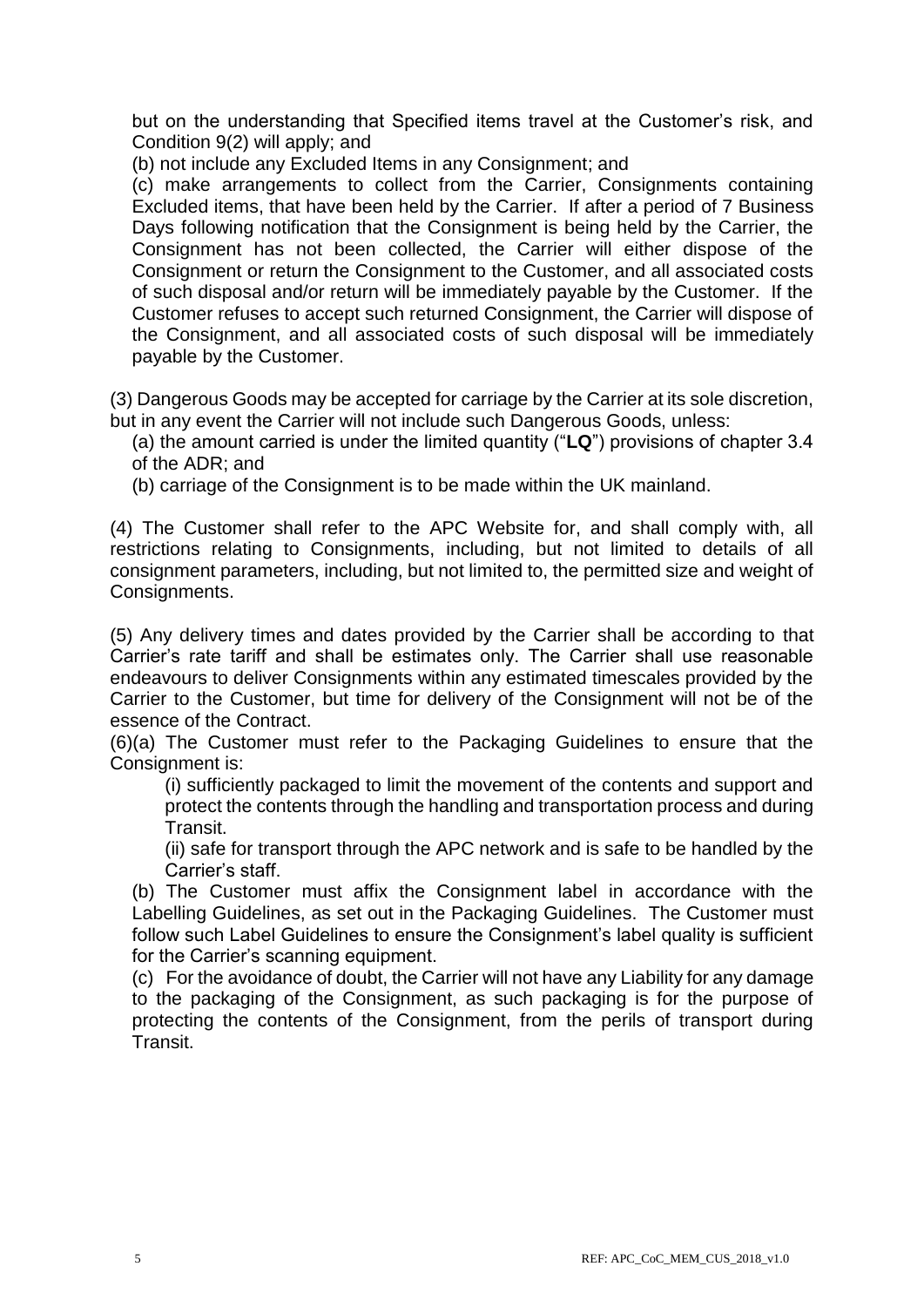# **4. Loading and Unloading**

(1) Subject to the remaining provisions of this Condition 4, the Carrier shall be responsible for any loading and unloading of the Consignment.

(2) Unless otherwise agreed in advance in writing between the Carrier and the Customer:

(a) the Carrier shall not be under any obligation to provide any additional labour, other than one individual driving the vehicle, for loading or unloading the Consignment;

(b) the Customer warrants that any additional labour required for loading or unloading the Consignment will be provided by the Customer or on the Customer's behalf. Whether additional labour is necessary shall be assessed by the Carrier in its sole discretion;

(c) if additional labour is required for loading or unloading of a Consignment, and the Customer, in breach of the warranty in Condition 4(2)(b) above, does not provide, or provides insufficient, labour, the Carrier shall:

(i) have the right to refuse to load or unload the Consignment in its sole discretion and the Customer shall be responsible for any additional costs of redelivery with the appropriate labour; or

(ii) if the Carrier is instructed to load or unload any Consignment despite the insufficient additional labour and the Carrier agrees to do so, the Carrier shall be under no Liability whatsoever to the Customer for any damage whatsoever, howsoever caused; and

(d) the Carrier shall not be required to provide service beyond the agreed place of collection or delivery, and may refuse to provide such service at its sole discretion. If any such service is agreed to be given by the Carrier, it shall be at the sole risk of the Customer.

(3) The Customer shall indemnify, keep indemnified, and hold the Carrier, APC and the Sub-Contractors harmless against all Liability (including but not limited to claims, demands, proceedings, fines, penalties, damages, expenses and loss of or damage to the carrying vehicle and to other goods carried) whatsoever which arises as a direct or indirect result of:

(a) the instructions given by the Customer under Condition 4(2)(c); or

(b) such service as set out in Condition 4(2)(d); or

(c) any breach by the Customer of Condition 3(6)(a) or 3(6)(b) above.

# **5. Signatures**

(1) In relation to the collection of Consignments into Transit, the Carrier shall either: (a) sign an electronic record on an EPOD; or

(b) sign a hard copy document which will then be held and input onto the Carrier's system;

acknowledging the receipt of the Consignment by the Carrier into Transit. The Customer acknowledges that such signature shall constitute proof of collection by the Carrier.

(2) In relation to delivery of Consignments to Consignees, the Consignee will be required to sign either an EPOD or hard copy document (which will then be held and input on to the Carrier's system by the Carrier or electronic record on an EPOD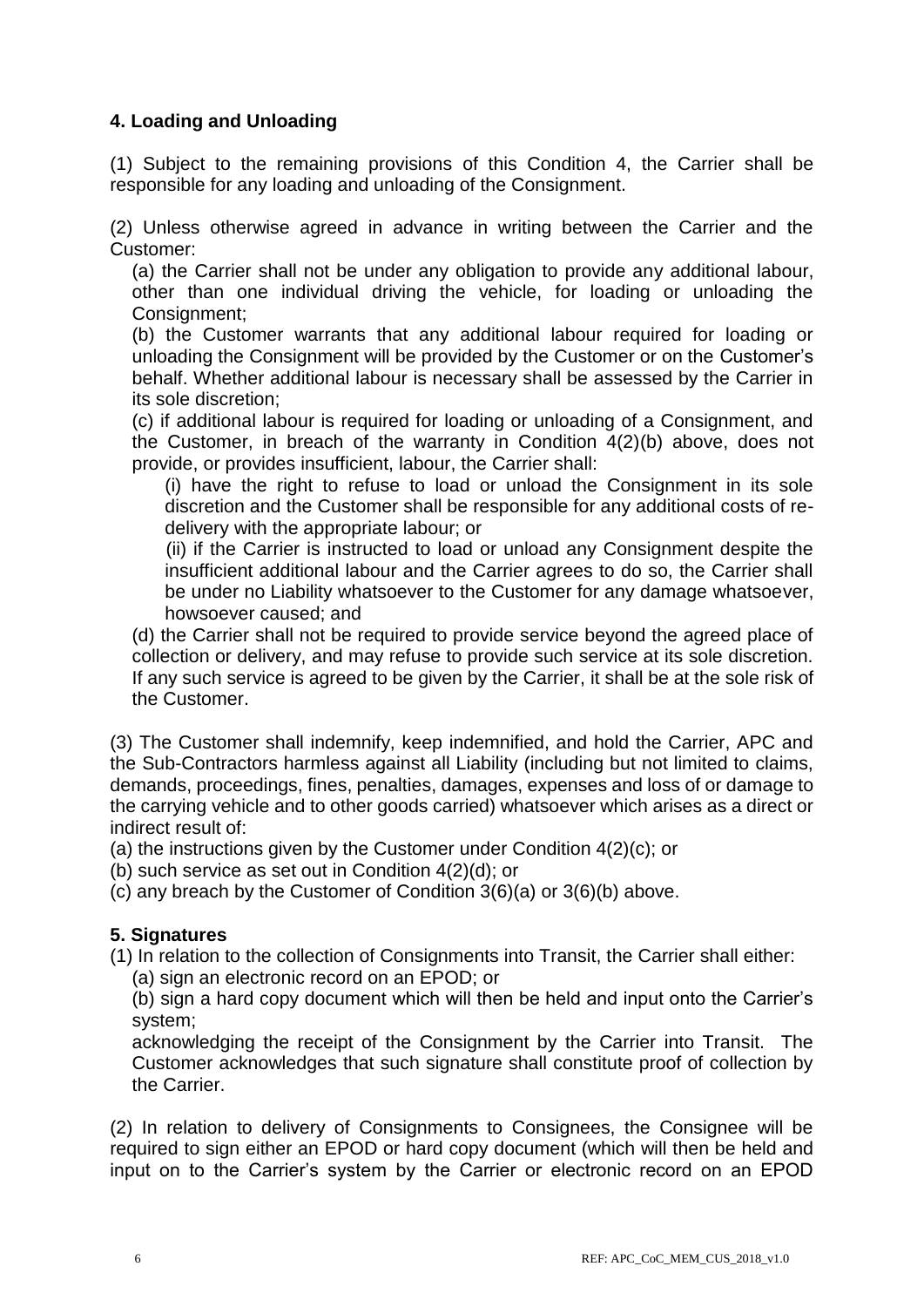acknowledging the receipt of the Consignment(s) at the time of delivery), and the Customer acknowledges that, for the purposes of the Contract, such signature shall constitute proof of delivery.

(3) The Carrier shall not inspect the Consignment at any point before or during Transit, and accordingly the existence of the Carrier's signature shall not act as evidence of the condition of the Consignment and its nature, quantity or weight declared in the relevant document; the signature is merely proof of collection. The burden of proving the condition of the Consignment and its nature, quantity or weight in a case of dispute, shall rest with the Customer.

### **6. Transit**

(1) Subject to Conditions 9 and 10, risk in the Consignment will be with the Carrier during Transit.

(2) Unless otherwise agreed, the Consignment shall be delivered to the Carrier's premises by the Customer. Transit shall commence at the point when either:

(a) the Carrier takes possession of the Consignment from the Customer at the Carrier's premises; or

(b) the Carrier takes possession of the Consignment from the Customer at the location designated in advance by the Customer for the collection of the Consignment by the Carrier; and

(c) the Carrier has provided a signature for the Consignment in accordance with Condition 5(1).

(3) Subject to Condition 6(5), Transit shall (unless otherwise previously determined) end when the Consignment is unloaded at the address provided in writing by the Customer to the Member Depot at the time the Customer drops the Consignment off or, if specified by the Customer, at the address detailed on the Carrier's Manifest System for that Customer from time to time and subject to Condition 6(4) below the Consignee has provided a signature for the Consignment in accordance with Condition 5(2) above.

(4) In the event that the Consignee is not at the requested delivery point and the Customer has provided the Carrier with any specific instructions for delivery which mean that the Consignee's signature shall not be required on delivery then provided that the Carrier, or it's relevant agent carries out such instructions then Transit will be deemed to have ended and the Carrier shall no longer be responsible for the Consignment.

(5) Subject to Condition 7(1) if delivery cannot be made, then the following provisions shall apply:

(a) If the Consignee is not available to take delivery of the Consignment, or no safe and/or adequate access or no adequate unloading facilities exist at the Consignee's address then the Carrier shall:

(i) leave the Carrier's form of written notice for the Consignee providing instructions for arrangement of redelivery by the Carrier or collection by the Consignee; and

(ii) return the Consignment to the Carrier's, premises (as will be detailed on the written notice detailed in Condition 6(5)(a)(i) above).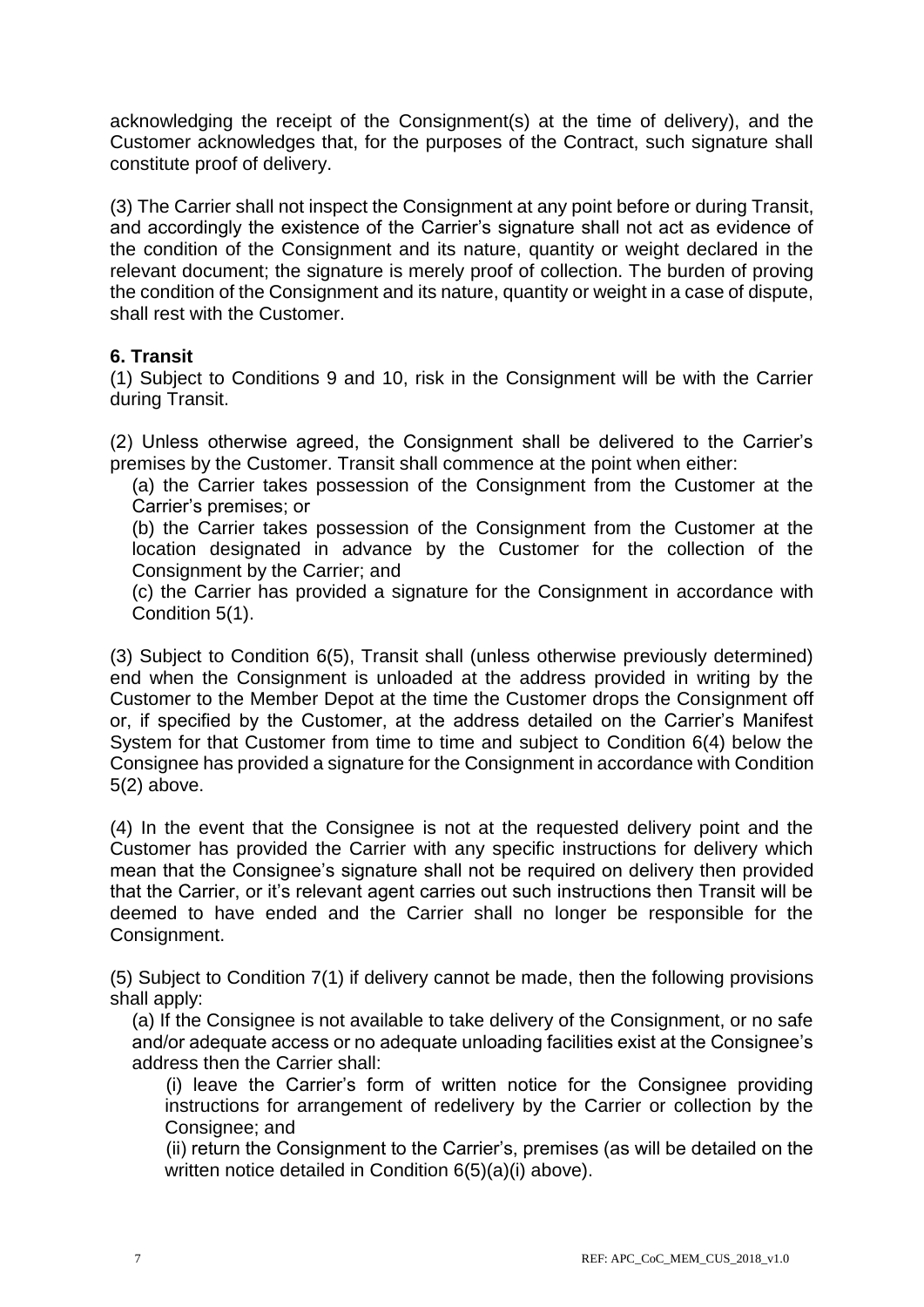(b) In the circumstances outlined in Condition 6(5)(a) Transit shall be deemed to end at the expiry of three (3) Business Days after the notice provided in accordance with Condition 6(5)(a)(i) has been given to the Consignee. For the purposes of Condition 6(5)(a), written notice will be deemed to have been given at the time the notice specified in Condition 6(5)(a)(i) is left at the Consignee's address;

(c) when a Consignment is held by the Carrier for collection from the Carrier's premises by the Consignee (for example, under instructions such as 'to await order' or 'to be kept till called for') or upon any like instructions and the Consignment is not called for and removed by the Customer or Consignee within three (3) Business Days following the date of collection, or such later date as may be set out in the respective instructions then Transit shall be deemed to end; and

(d) Where the Carrier delivers a Consignment, but the Consignee does not accept the Goods, the Carrier may agree, at its sole discretion, to return the Consignment to the Customer free of charge. In such circumstances, the Carrier does not accept any Liability for or in relation to the Consignment for such return service.

(6) Notwithstanding Condition 2(3), if carriage of any Consignment by rail, sea, inland waterway or air is required, this is arranged by the Carrier as agent of the Customer and such carriage shall be subject to the conditions of the rail, sea, inland waterway or air carrier contracted to carry the Consignment. The Carrier shall have no Liability whatsoever to whomsoever and howsoever arising in respect of such carriage except where the Consignment is carried partly by road and partly by such other means of transport, in such circumstances any loss, damage or delay shall be deemed to have occurred while the Consignment was being carried by road, unless the contrary is proved by the Carrier.

#### **7. Undelivered or Unclaimed Consignments**

(1) Where the Carrier is unable to deliver a Consignment to the Consignee, because the Consignee of a Consignment is unidentifiable for whatever reason, the Carrier shall send such Consignment to any of APC's National Sortation Centres in accordance with the APC Unidentified Freight Policy for investigation without delay.

(2) In the case of Consignments held at the Carrier's premises due to the circumstances of Condition 6(5)(a) arising, if the Consignment has not been collected or appropriate delivery re-arranged within 3 Business Days following the date of attempted delivery, the Consignment shall be returned to the Customer. The Carrier reserves the right to charge for such return of the Consignment to the Customer.

(3) Subject to Condition 7(4) below, in the case of Consignments held at the Carrier's premises due to the circumstances of Condition 6(5)(b) arising, when Transit is deemed to end, the Consignment shall be returned to the Customer. The Carrier reserves the right to charge for such return of the Consignment to the Customer.

(4) If having followed the procedures outlined in Conditions 7(1) to 7(3) (as applicable) the Customer also cannot be identified, the Consignment will be held in accordance with APC Unidentified Freight Policy for a further three (3) calendar months, during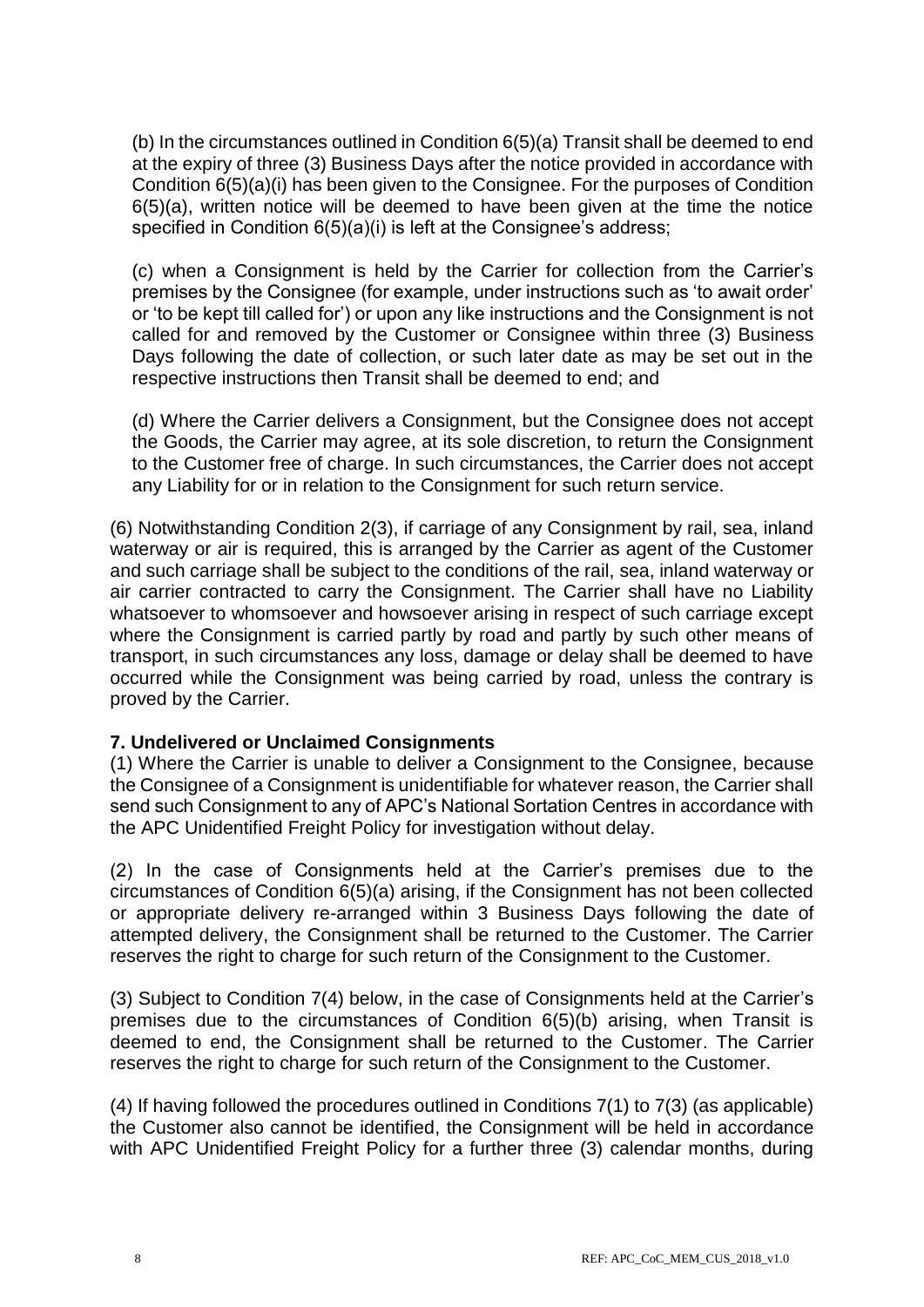which time the Consignment shall be held in accordance with APC's Unidentified Freight procedures.

### **8. Carrier's Charges**

(1) The Carrier's charges shall be payable by the Customer in accordance with the Member Depot's respective payment terms without prejudice to the Carrier's rights against the Consignee or any other person.

(2) Charges shall be payable by the Customer in accordance with Condition 8(1) above without reduction or deferment on account of any claim, counterclaim or set-off.

(3) If the Customer becomes Insolvent or any sums owed by the Customer on any invoice or account with the Carrier become overdue for payment, then

(a) any credit terms shall be cancelled with immediate effect;

(b) the Carrier will be entitled to invoice all charges incurred which have not yet been invoiced; and

(c) all invoices or accounts issued by the Carrier shall immediately be deemed due for payment and thereupon become payable.

(4) If any sum payable under this Agreement is not paid on or before the due date for payment the Carrier will be entitled to charge the Customer interest on that sum at five per cent (5%) per annum above the base lending rate for Bank Of England base rate prevailing at the date of the Carrier's invoice or account, from the due date until the date of payment (whether before or after judgment), such interest to accrue on a daily basis.

#### **9. Liability for Loss or Damage**

(1) Subject always to the limitations of Condition 10 and the remaining provisions of this Condition and save where may be agreed in writing to the contrary between the parties prior to Transit, the Carrier shall be liable for the physical loss, mis-delivery of or damage to any goods comprising the Consignment caused during Transit, except the Carrier shall have no Liability if any of the following occurs, and, where possible, the Carrier has used reasonable care to minimise the effects of such:

(a) force majeure including, but not limited to, any act of God, lightning, earthquake, fire, flood, storm or other extreme weather conditions, any consequences of war, invasion, act of foreign enemy, hostilities (whether war or not), civil war, rebellion, insurrection, terrorist act, military or usurped power or confiscation, requisition, or destruction or damage by or under the order of any government or public or local authority riot, civil commotion, strike, lockout, general or partial stoppage or restraint of labour howsoever caused;

(b) insufficient or improper packing;

(c) seizure or forfeiture under legal process;

(d) error, act, omission, mis-statement or misrepresentation by the Customer, the Consignee or other owner of the Consignment or by employees or agents of any of them;

(e) inherent Liability to wastage in bulk or weight, faulty design, latent defect or inherent defect, vice or natural deterioration of the Consignment;

(f) insufficient or improper labelling or addressing;

(g) Consignee not taking or accepting delivery within a reasonable time after delivery of the Consignment has been attempted;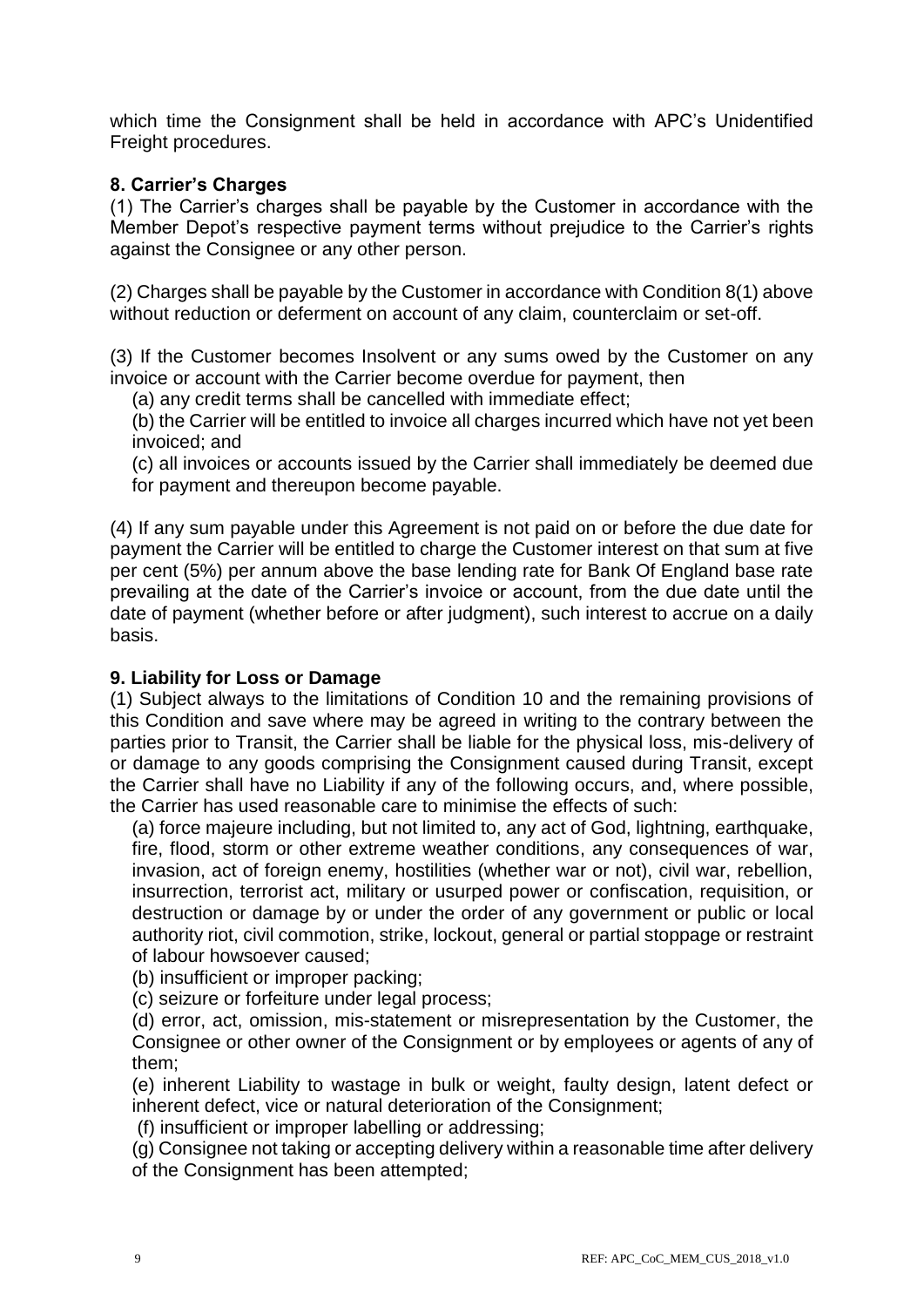- (h) the circumstances as set out in Condition  $4(2)(c)(ii)$  or  $4(2)(d)$ ;
- (i) the circumstances as set out in Condition 6(4); or
- (j) other circumstances beyond the Carrier's reasonable control.

(2) The Carrier shall not have any Liability for any physical loss, mis-delivery of or damage to any Consignment consisting in part or entirely of Excluded Items or Specified Items.

(3) The Carrier shall not in any circumstances be liable for loss or damage arising after Transit is deemed to have ended within the meaning of Condition 6(3), whether or not caused or contributed to directly or indirectly by any act, omission, neglect, default or other wrongdoing on the part of the Carrier, its employees, agents or sub-contractors.

### **10. Limitation of Liability**

#### **Physical Loss, Mis-delivery and Damage**

(1) Except as otherwise provided in these Conditions and subject to the other provisions of this Condition 10, the Liability of the Carrier, Sub-Contractors and APC in respect of claims for physical loss, mis-delivery of or damage to goods comprising the Consignment, howsoever arising, shall in all circumstances, subject always to the overall maximum Liability set out in Condition 10(1)(c), be limited to the lesser of:

(a) the value of the goods actually lost, mis-delivered or damaged (and the value of the goods actually lost, mis-delivered or damaged shall be taken to be the replacement cost to the Customer at the commencement of Transit, and shall include any Customs and Excise duties or taxes payable in respect of those goods); or

(b) the cost of repairing any damage to or reconditioning the goods; or

(c) a maximum of £100 in respect of a "Parcel Consignment" and £50 for "Mail pack" (MP), "Courier pack" (CP) and "Lightweight Consignment" (LW) (each of the aforementioned terms being the names of APC's products, as specified on the APC Website) actually lost, mis-delivered or damaged, as set out in, and subject to Condition 10(2).

(2) The Carrier's Liability under Condition 10(1)(c) above shall be subject to the following:

(a) the maximum Liability to be taken into consideration shall be only the value of the good(s), or part thereof, actually lost, mis-delivered or damaged regardless of whether the loss, mis-delivery or damage affects the value of other parts of the Consignment;

(b) the Carrier shall be entitled to proof of the value of the whole of the Consignment and of any part which is alleged lost, mis-delivered or damaged;

(c) the Customer shall be entitled to give the Carrier written notice prior to commencement of Transit requesting that the limitations in 10(1)(c) above be increased. Any increased limit proposed by the Customer shall not exceed the value of the Consignment. The Carrier shall consider the Customer's request and, if the Carrier agrees to the increased Liability cover, the Carrier shall notify the Customer of the revised carriage charges that the Customer will be liable for in consideration of the increased limit. The Carrier shall be entitled to offer the Customer a different increase to the Liability cover than requested by the Customer. If the revised carriage charges and increased limit is not acceptable to the Customer, then the aforementioned limitations in 10(1)(c) shall continue to apply; and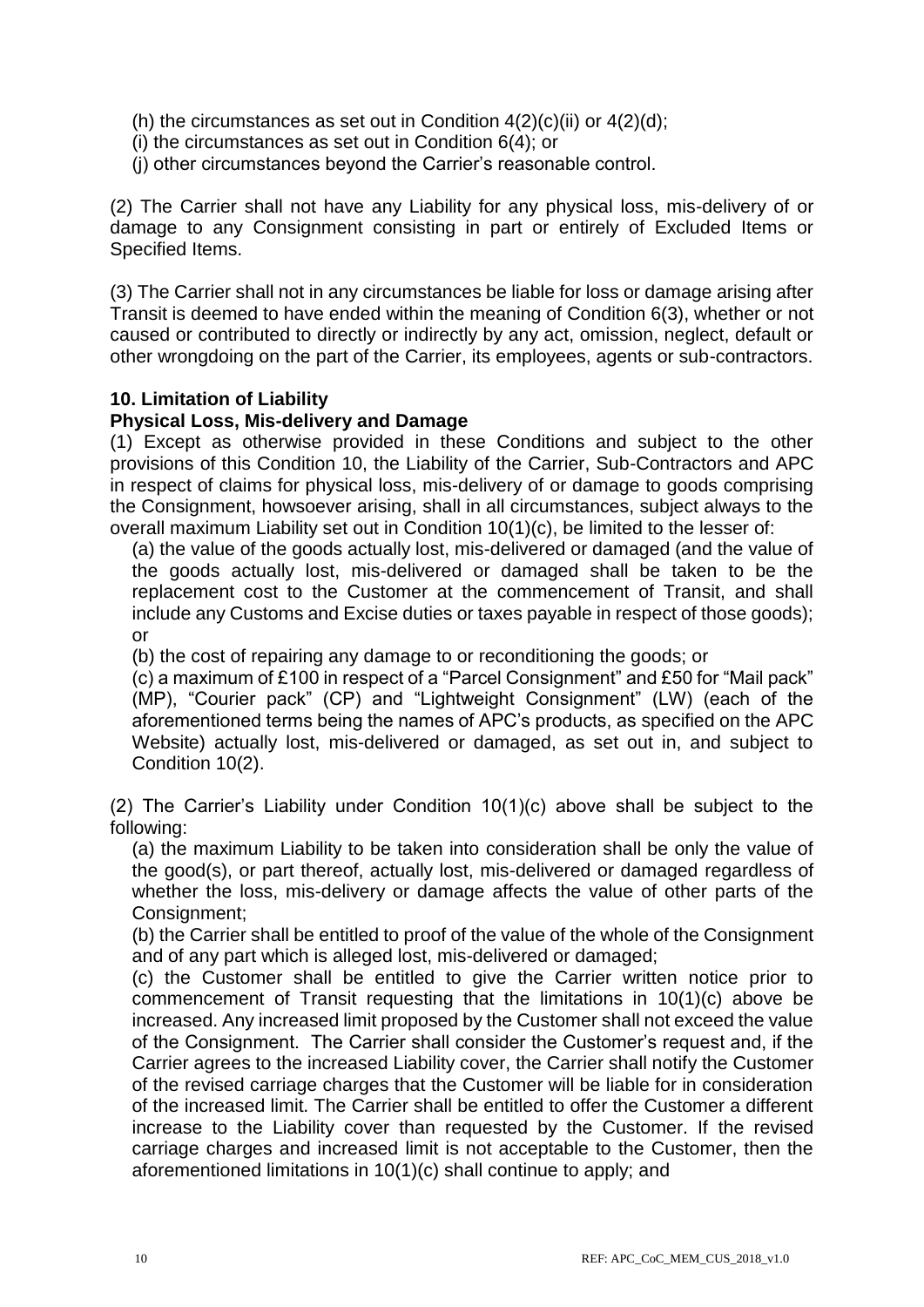(d) in attempting to reach an agreement pursuant to Condition 10(2)(c) above the Customer shall provide the Carrier with all such information regarding the Consignment as the Carrier shall need to assess any suggested new limit and charges.

(3) The Carrier reserves the right to view any Consignment to which a claim is made by the Customer or Consignee within its original packaging. Failure to provide the original packaging will invalidate the claim.

#### **Other Losses**

(4) Subject to the other provisions of this Condition 10, including the increased Liability cover cap in Condition 10(5), the Liability of the Carrier in respect of claims for any other loss whatsoever (including indirect, economic or consequential loss or damage and loss of market), and howsoever arising in connection with the Consignment, shall not exceed the amount of the carriage charges in respect of the Consignment or the amount of the claimant's proved loss, whichever is the lesser, unless;

(a) at the time of entering into the Contract with the Carrier the Customer declares to the Carrier a special interest in delivery in the event of physical loss, mis-delivery or damage or of an agreed time limit being exceeded and agrees to pay a surcharge calculated on the amount of that interest; and

(b) at least five (5) Business Days prior to the commencement of transit the Customer has delivered to the Carrier written confirmation of the special interest, agreed time limit and amount of the interest.

#### **Increased Liability Cover Cap**

(5)(a) Except in relation to the items specified in Condition 5(b), the Carrier's, Sub-Contractor's and APC's Liability in respect of each Consignment manifested on the Increased Liability Cover option shall be limited to the value declared by the Customer for that Consignment, or £15,000 (whichever is the lesser).

(b) In the case of computer equipment, peripherals, software, mobile telephones and accessories, or other audio - visual equipment, the Carrier's, Sub-Contractor's and APC's Liability shall not be greater than £3,000 per Consignment.

#### **Exclusions**

(6) The Carrier, its Sub-Contractors, and APC shall not in any circumstances have any Liability in respect of a Consignment, whether such Consignment has been delivered or not, where:

(a) there has been fraud on the part of the Customer, Consignee, or the employees or agents of any, in respect of that Consignment; or

(b) where there has been criminal activity on the part of the Customer, Consignee, or the employees or agents of any, in respect of that Consignment.

(7) For the avoidance of doubt, the Carrier enters into these Conditions with the Customer and the Customer's remedies are solely against the Carrier. The Customer shall not have any claim against any other party in respect of a breach of these Conditions but the Carrier shall be liable for any and all claims from Customers in relation to any Consignment.

(8) The provisions of Condition 12 shall apply to all claims by the Customer.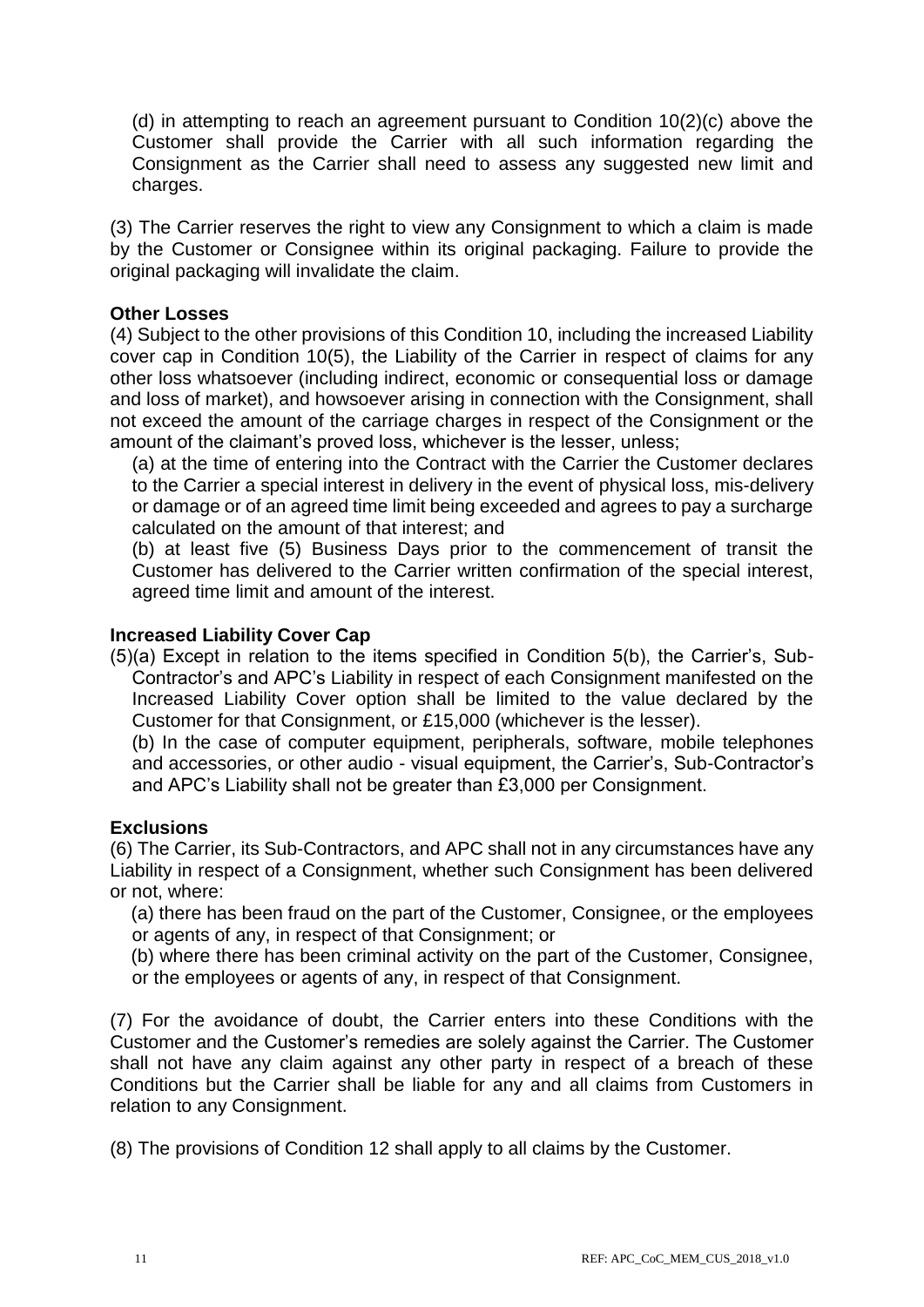### **11. Indemnity to the Carrier**

(1)The Customer shall indemnify, keep indemnified and hold the Carrier, APC and the Sub-Contractors harmless against:

(a) all Liability incurred by the Carrier (including but not limited to claims, demands, proceedings, fines, penalties, damages, expenses and loss of or damage to the carrying vehicle and to other goods carried) by reason of:

(i) any error, omission, mis-statement or misrepresentation by the Customer or other owner of the Consignment or by any servant or agent of either of them;

(ii) insufficient or improper packing, labelling or addressing of the Consignment; or

(iii) fraud or criminal activity as in Condition 10(6); or

(iv);any breach by the Customer of the Contract;

(b) all claims and demands whatsoever (including for the avoidance of doubt claims alleging negligence), by whomsoever made and howsoever arising (including but not limited to claims caused by or arising out of the carriage of Dangerous Goods and claims made upon the Carrier by HM Revenue and Customs in respect of dutiable goods consigned in bond) in excess of the Liability of the Carrier under these Conditions in respect of any loss or damage whatsoever to, or in connection with, the Consignment whether or not caused or contributed to directly or indirectly by any act, omission, neglect, default or other wrongdoing on the part of the Carrier, its employees, agents or sub-contractors.

#### **12. Time Limits for Claims**

(1) Subject to Condition 12(2), the Carrier, APC and the Sub-Contractors shall not have any Liability for:

(a) damage to the whole or any part of the Consignment, or physical loss, misdelivery or non-delivery of part of the Consignment, unless:

(i) the Carrier, APC and the Sub-Contractors are advised of such loss, misdelivery or non-delivery in writing by the Customer within three (3) Business Days; and

(ii) proof of such claim is provided by the Customer in writing within ten (10) Business Days, after the end of Transit;

(b) any other loss unless advised of such loss in writing by the Customer within twenty (20) Business Days, and unless proof of the claim is provided within thirty (30) Business Days after the commencement of Transit.

(2) If the Customer proves that:

(a) it was not reasonably possible for the Customer to advise the Carrier or make a claim in writing within the time limit applicable, and

(b) such advice or claim was given or made within a reasonable time,

the Carrier shall not have the benefit of the exclusion of Liability afforded by Condition 12(1).

(3) The Carrier, APC and any Sub-Contractors shall in any event be discharged from all Liability, whatsoever and howsoever arising, in respect of the Consignment unless proceedings are commenced and notice in writing is given to the Carrier within one (1) year of the date when Transit commenced.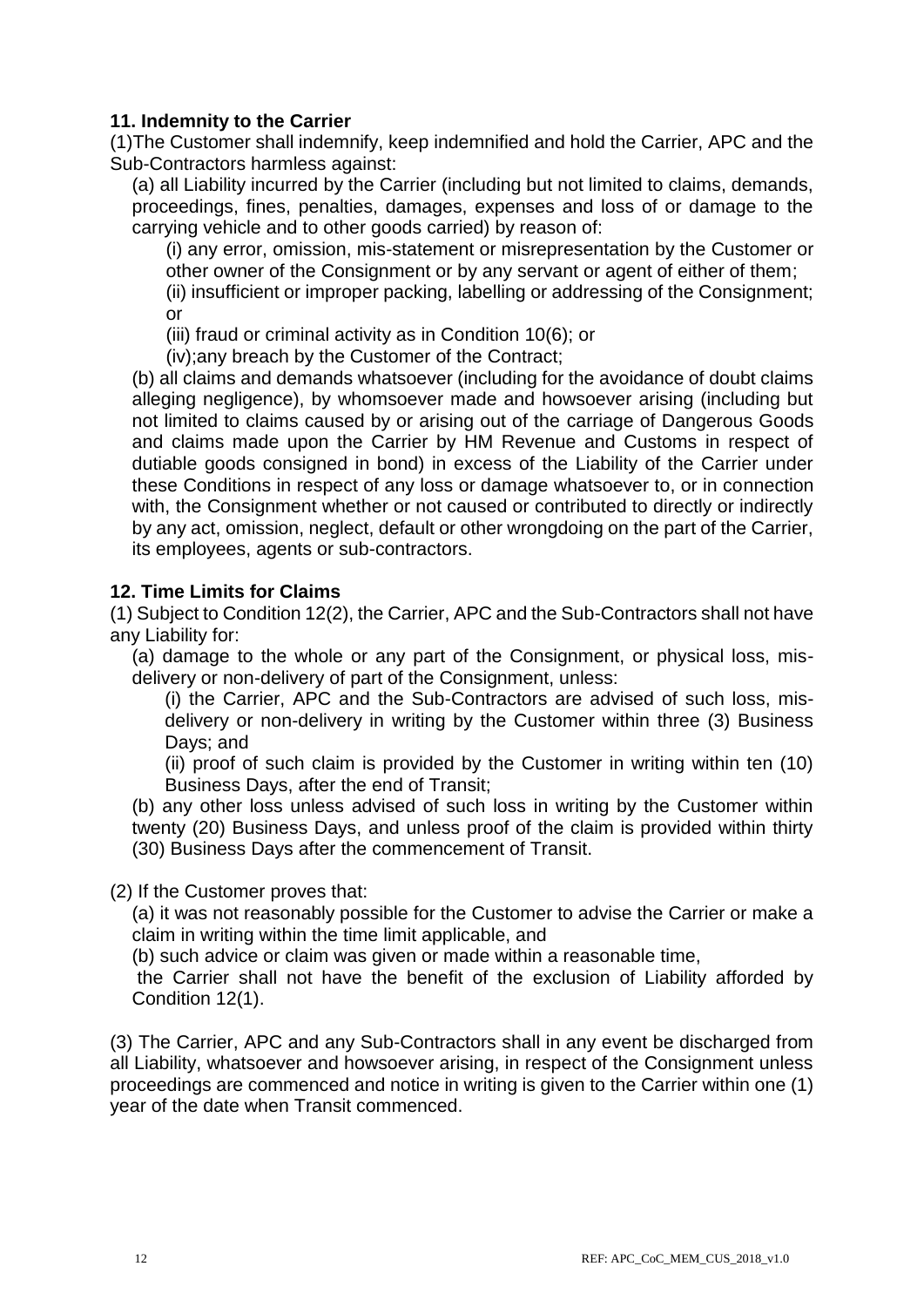# **13. Lien**

(1) The Carrier shall have:

(a) a particular lien on the Consignment; and

(b) a general lien against the Customer and owner for sums unpaid on any invoice, account or contract whatsoever.

(2) If such lien, whether particular or general, is not satisfied within a reasonable time, the Carrier may sell the Consignment, or part thereof, as agent for the Customer and/or owner and apply the proceeds towards any sums unpaid and the expenses of the retention, insurance and sale of the Consignment and shall, upon accounting to the Customer for any balance remaining, be discharged from all Liability whatsoever in respect of the Consignment.

(3) The Carrier may exercise its lien on its own behalf or as agent for any assignee of its invoices at any time and at any place at its sole discretion whether or not sums have become payable in accordance with Condition 8(2) hereof and whether or not the contractual carriage has been completed and these conditions shall continue to apply during the period of exercise of such lien.

# **14. Unreasonable Detention**

The Customer shall be liable to pay any additional charges for unreasonable delay or detention of any vehicle, trailer, container or other equipment of the Carrier, Subcontractor or APC caused by the Customer or Consignee. The rights of the Carrier against any other person in respect of such delay or detention shall remain unaffected.

# **15. General**

(1) **Entire Agreement:** The Contract, the APC Unidentified Freight Procedure, the APC Privacy Policy, the Member Depot Privacy Policy, the Labelling Guidelines and the Packaging Guidelines, constitute the entire agreement between the parties and supersede any prior agreement or arrangement in respect of its subject matter and:

(a) neither party has entered into the Contract in reliance upon, and it will have no remedy in respect of, any misrepresentation, representation or statement (whether made by the other party or any other person) which is not expressly set out in the Contract;

(b) the only remedies available for any misrepresentation or breach of any representation or statement which was made prior to entry into the Contract and which is expressly set out in the Contract will be for breach of contract; and

(c) nothing in the Contract will be interpreted or construed as limiting or excluding the Liability of any person for fraud or fraudulent misrepresentation.

(2) **Severance:** If any provision of the Contract is found by any court or body or authority of competent jurisdiction to be invalid, illegal, unlawful, unenforceable or void, such provision will be deemed to be severed from the Contract and this will not affect the remainder of the Contract which will continue in full force and effect.

(3) **Variation:** No variation to the Contract will be effective unless it is in writing and is expressly authorised by the Carrier and by APC in writing.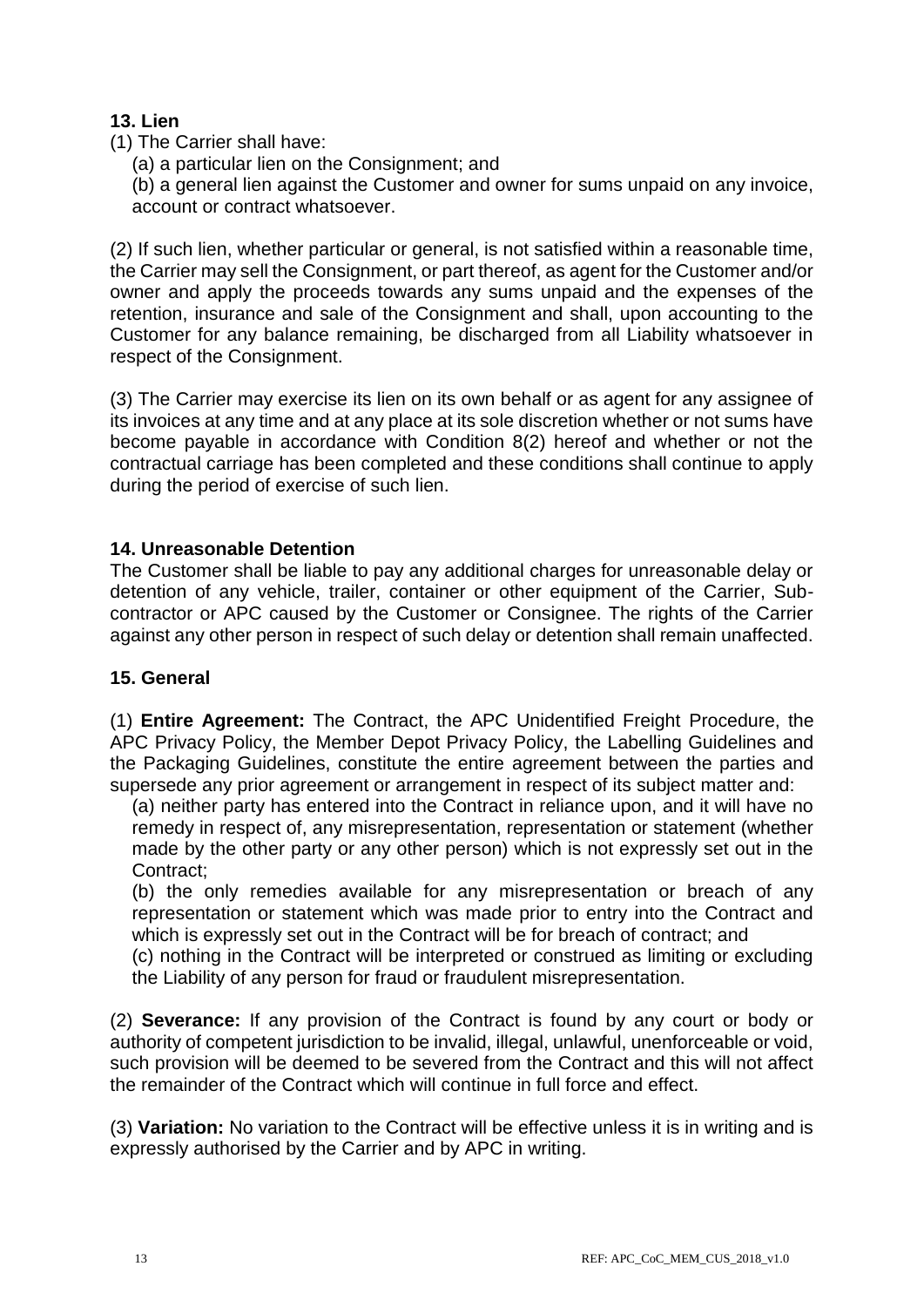(4) **Conventions and precedence:** Any goods carried for the Customer by the Carrier whether within or outside of the UK may be governed by a convention or agreement between countries. If any applicable convention becomes inconsistent with these Conditions, the terms of such convention will take precedence over these Conditions. Conventions that may apply, include but are not limited to:

(a) Transporting goods by air – Warsaw convention 1929 or the convention for the Unification of Certain Rules for International Carriage by Air as amended at the Hague 1955.

(b) Transporting goods by road – the Geneva Convention for the contract of International Carriage of Goods by Road (CMR) 1956.

(c) Transporting goods by sea – the international Convention for Unification of Certain Rule of Law relating to Bills of Lading 1924.

The above international conventions may from time to time be amended. It shall be the responsibility of the Customer to check and satisfy itself of the applicable international conditions before sending any international consignments with the Carrier. The Customer should be aware that there may at times be more than one convention applying to the carriage of the Customer's goods.

### (5) **Third Party Rights**:

(a) APC shall be entitled to enforce the conditions of this Contract in Contracts between:

(i) Customers and Member Depots; and

(ii) Customers and Sub-Contractors;

subject to and in accordance with the Contracts (Rights of Third Parties) Act 1999 and the terms of this Contract.

(b) Save as provided in Condition 15(5)(a), the parties do not intend that any term of this Contract will be enforceable under the Contracts (Rights of Third Parties) Act 1999 by any person.

#### **16. Law and Jurisdiction**

The Contract and any non-contractual obligations arising out of or in connection with it shall be governed by English law. Each party agrees that the courts of England have exclusive jurisdiction to determine any dispute arising out of or in connection with the Contract (including in relation to any non-contractual obligations).

# **17. Use of Customer Data**

(a) The Customer provides personal data (as defined in the General Data Protection Regulation 2016, and the Data Protection Act 2018, as amended or replaced) of Consignees and other individuals to APC and the Carrier in order to facilitate the carriage of goods.

(b) In relation to any personal data provided by the Customer:

(i) The Customer warrants, undertakes and represents that the personal data is accurate and it may lawfully share the personal data with the Carrier as envisaged in accordance with all applicable laws, and APC and the Carrier's use of such personal data as anticipated by these Conditions of Carriage or the